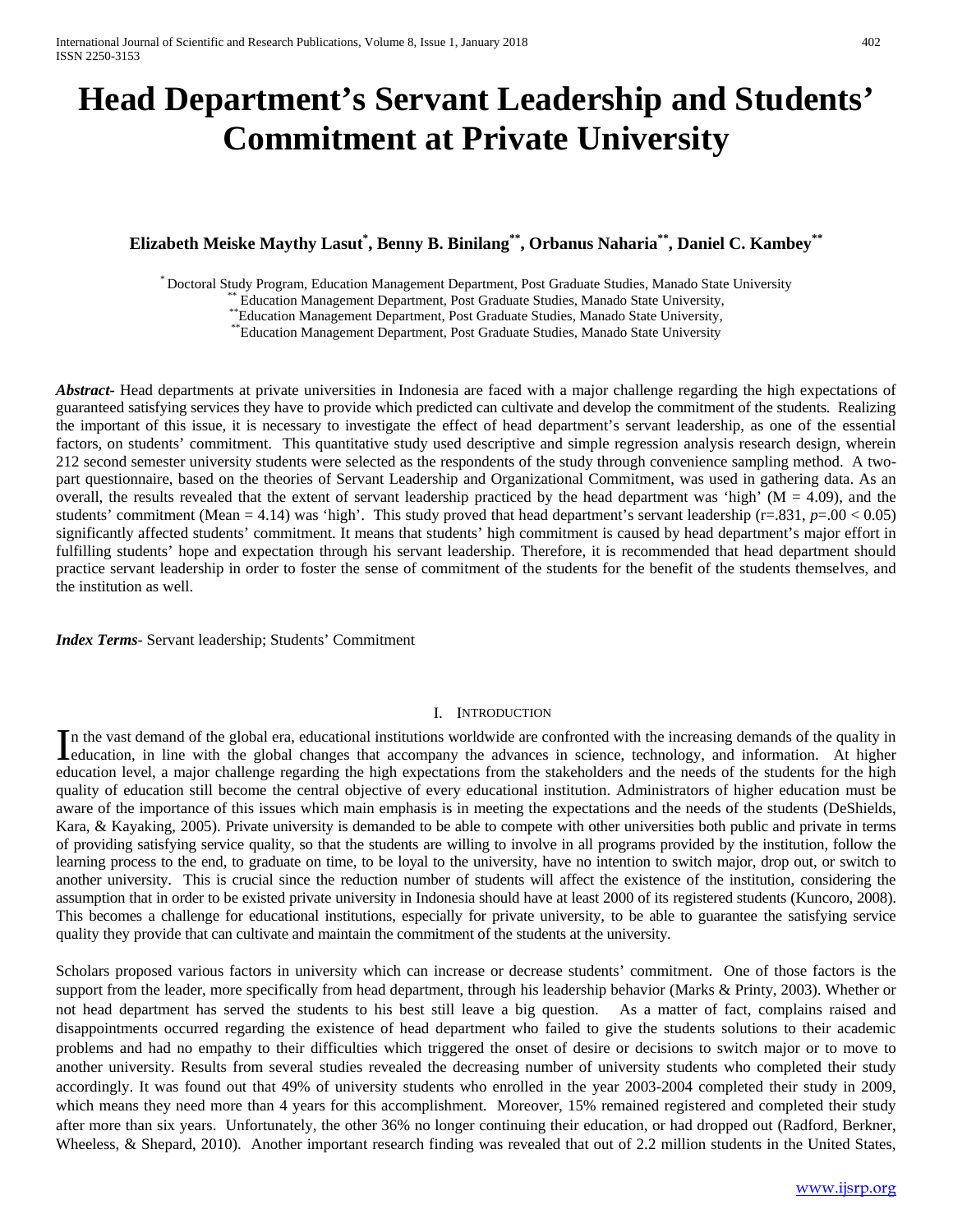International Journal of Scientific and Research Publications, Volume 8, Issue 1, January 2018 403 ISSN 2250-3153

25%-30% of them did not return to register at the university for the second year Strom and Savage (2014). The reducing number of the registered students mostly happened in the first or second year of their study which allegedly affected by the low level of their commitment.

Regarding the needs and conditions above, this study was aimed to determine the extent of servant leadership practiced by head department and the level of students' commitment, and also to find out if there is a significant effect of head department's servant leadership to students' commitment. More specifically, this study was attempted to answer the following questions: 1) To what extent is head department practice servant leadership in terms of the following dimensions: altruistic calling, emotional healing, wisdom, persuasive mapping, and organizational stewardship? 2) What is the level of students' commitment?, and 3) Is there a significant influence of head department's servant leadership on students' commitment? This study was conducted to the second year students of three private universities in North Sulawesi, Indonesia. There were 212 students involved in this study. There are many factors that might influence students' commitment to their university. However, this study was focused only on servant leadership practiced by head department which theoretically influences students' commitment.

#### II. LITERATURE REVIEW

As one of the primary stakeholders in higher education, students' commitment holds an important role in goal achievement processes. In general, commitment is regarded as a feeling of obligation, or one's emotions towards something or someone else. The theory of Allen and Meyer (2007) about the commitment of the organization proclaimed that the commitment of a person to the organization is the longing, necessity or compulsion and obligation of someone to remain loyal to an institution/organization. Commitment reflects the psychological conditions that bind a person and the organization (Meyer & Herscovitch, 2001). Commitment is a situation where an individual is loyal to the organization, whose goal or desire is to retain his membership in the organization, has a confidence in the values of the organization, try his best in the interest of the organization, and loyal towards his organization (Robbins & Judge, 2007), the same things that experienced by students as part or members of the educational institution. Thus, commitment is not just a physical existence within the organization, but this demanding an active role in giving the thoughts, concerns, ideas, and dedication entirely for the accomplishment of the organization.

The services offered by the university should provide elements which are predicted as ways to build students' commitment. Students' commitment is distinguished as their feeling of engagement to the educational institution in which they are being registered (Tinto, 1993). Student's commitment is a psychological condition that is reflected through the desire, needs, encouragement and obligations felt by the student to remain loyal to the school and to carry out and practice all the regulations with full consciousness and responsible attitude. Students' commitment exhibits to what extent they are attached to their university, feel satisfy and confident for their choice, and psychologically attached to their university (Davis, 2014). Student's commitment is also a collection of feelings and beliefs shared by students against the school organization as a whole, which measured through three components, namely: affective component (feelings of concern), cognitive component (trust), and behavior component (the thoughts of how to behave) (George & Jones, 2005). The commitment of the students illustrates the extent to which a student becomes a part of or tied to the university. Tied means also feel close, want to share up, be connected and dedicated to the school. Furthermore, the commitment of the students at the university is found as a trigger of the persistence behavior has a direct or indirect influence on their decision to stay at a particular university.

Each student conveys the feelings of attachment to the university through various manifestations. The commitment of the students are manifesting in retention rate, awareness, beliefs and the behavior of positive worth of mouth (Tjiptono & Chandra, 2011). The dimensions of the students' commitment was also constructed by Davidson et al. (2009) as the desire of students to sign up back and earn a degree from an educational institution, the beliefs of students in choosing the right college, and perception of the students to continue their study in an attempt to obtain a degree. In addition, the commitment of the students to the university can also be divided into three constructs, namely: goal commitment, institutional commitment, and external commitment that reflects the commitment of the students to their non-academic activities (Tinto, 1993). However, Woosley, Slabaugh and Mason (2005) categorized students' commitment into two things, namely: certainty toward their choice, and their desire to endure. The endurance signifies their persistence, perseverance and commitment. The instrument used for measuring an individual's commitment in the workplace can also be used in the scope of academic setting (Davis, 2014; Lather, et al., 2015). Based on the organization commitment theory of Allen and Meyer, then students' commitment to the university was categorized on three dimensions, such as follows: students' continuance commitment, students' affective commitment, and students' normative commitment. The results of the study proved that measurement of organizational commitment from can be used as the means to measure the commitment of the students to their university as well.

The need or desire of students to remain enrolled in a particular university, which is based on the specific risks that may be incurred if they did not continue their studies at the institution, demonstrated their continuance commitment (Davis, 2014) which may include time, effort or money. Some of the research results obtained that the students who have continuance commitment showed more intensive efforts in attending a lecture, or actively involved in many activities on campus, and being aware of the loss when they are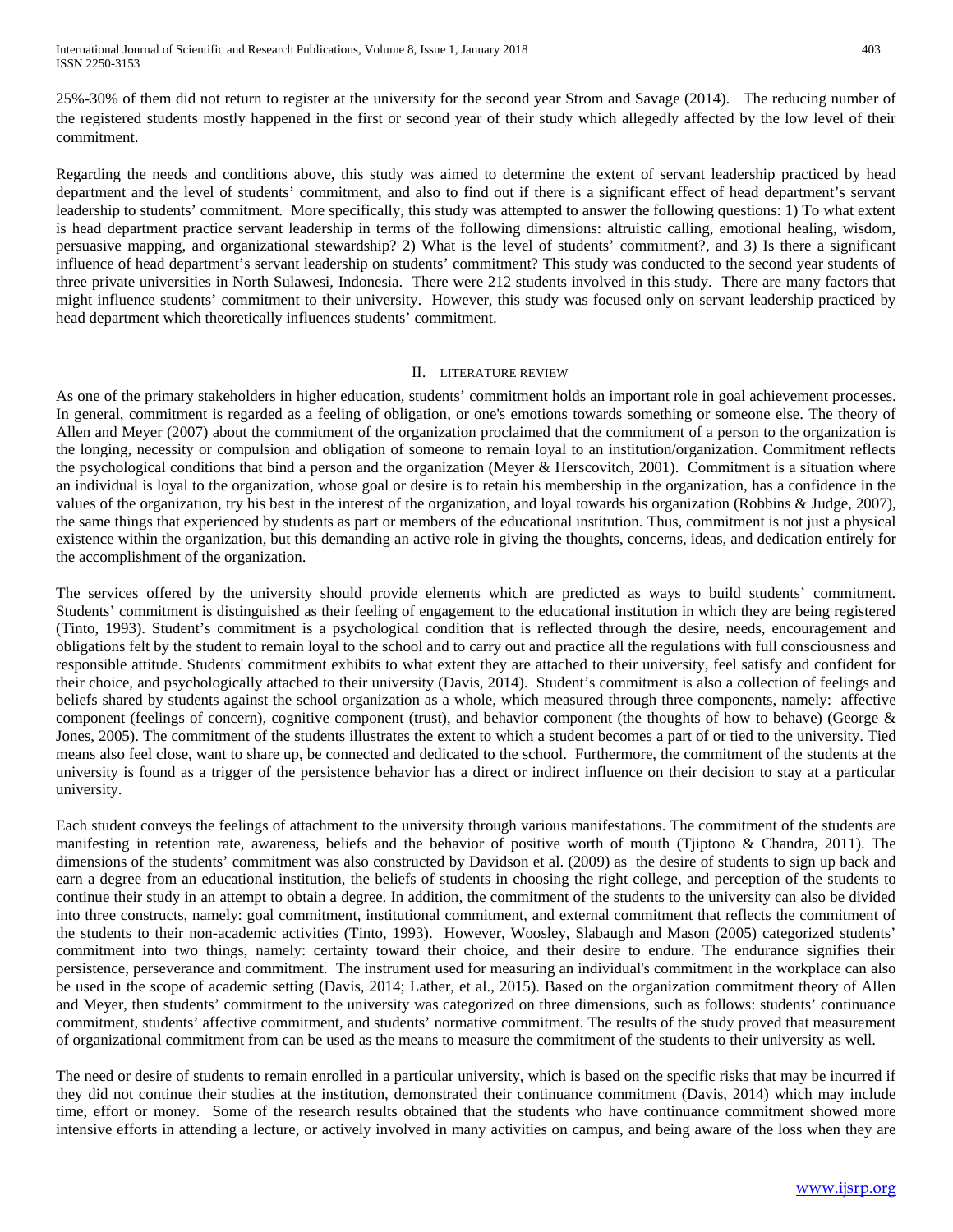not able to use their time wisely to study in college (Tessema, Ready & Yu, 2012). Students who possessed continuance commitment are students who diligently active in learning processes and willing to continue their education (Jamelske, 2009) because they realize the loss if they stop their study. Further he added that students with high level of continuance commitment determine to complete his education on time. On the other hand, if the continuance commitment of the student is low, they have the tendency of not attending the regular class activities, ignoring with the importance of skill and knowledge to them, or even planning to drop out from school.

Students' affective commitment can be identified through their positive attitudes toward school that portray their emotional attachment to the school. Research that examined the students ' affective commitment discovered a high affinity low levels of retention or transfer of students, whether it is a move to another major that is still within the scope of the same university or transfer to another university, where one of these things was caused by the leadership behaviors experienced by students (Archambault, 2008). Students' high affective commitment was also triggered by the guidance of the head Department who serve the students wholeheartedly during their time of consultation when they are in trouble or in a dilemma (Letcher & Neves, 2009). From the perspective of the students, affective commitment to the university is a reflection of to what extend the fulfillment of their needs and expectations bestowed by the university through the head department leadership behavior so that students feel obligated to complete their education on time. Not only that, students also actively being engaged in a variety of programs provided by the university, not eager to quit or move to another university. Even more, they feel whatever happens in the university it will become their concern and part of it.

Normative commitment is reflected through students' belief that as a part of a certain university they have to follow the rules set by the university. Normative commitment is an obligation felt by a person in an organization that is affected by his personal experiences before and after he becomes a part of the organization (Wiener as cited by Davis, 2014, p. 9). Students' normative commitment emerges as a reaction to their experiences of satisfying service they received from the head department (Schneider & White, 2004). They realize that they have a responsibility to do good things in order to create and maintain the good image of the university (Davis, 2014). Students who demonstrate normative commitment believe that to be remained in the university they have an obligation to be loyal. Loyal attitude is shown by having the awareness that the important role of the university becomes they concern and responsibility, as well as through acting out positive behaviors in maintaining the good image. They voluntarily inform their family and friends about the positive things the university offers. The existence of student participation in delivering the good and correct information in accordance with what they have been through is the signs of carrying out the normative commitment. The loyalty of students to their higher education institution is also a form of their commitment that will be the key to their academic achievement.

Leadership behavior is specific behavior pattern that is displayed in an attempt to influence others in order to achieve the institutional objectives. Various theories emerge with regard to leadership, including the Traits Theories, Behavioral Theories, and Situational Theories (Robbins & Judge, 2014), then coupled with the emergence of a new leadership perspectives i.e. the Leader-member exchange, and Shared Leadership (Kreitner Kinicki, & 2013). A person or a group of people who have the willingness to be led or influenced by the one they called a leader is usually caused by the behavior or leadership style that is displayed by the leader in treating other people. Leadership style is the behavior and strategies, as a result of a combination of philosophy, skills, traits, and attitude, which is often applied by a leader when he tries to influence the performance of his subordinates (Tampubolon, 2001). The style of leadership in implementing the functions as a leader has a huge impact to other people within the organization, and it is very crucial in managing the organization to achieve its goals.

Though various types of leadership have been proposed by scholars and supported by their proponents, according to Robbins and Judge (2014), "They do not explicitly deal with the role of ethics and trust". It means that those leadership behaviors might not explicitly related to the role of the leader in terms of ethics and beliefs, which for some people is very important in order to complete the picture of an effective leader, especially in the scope of the organization that are in the Asian region, where the leaders are expected to be able to put themselves in the situation of their subordinates. The most important principle stated by Greenleaf (2002) that the main responsibility of a leader is the service to the subordinates by putting the interests of subordinate above the leader's own interests. Long before servant leadership being proposed, leadership behavior that describes the behavior of the leaders that put the subordinates as their major concerns of services had been introduced by Ki Hajar Dewantara, Indonesia's Education founder. He recommended that education leaders should apply ' *Tut Wuri Handayani*', a philosophy behind servant leadership, which is now known as the National Education theme in Indonesia.

Different explanations were used by scholars in defining servant leadership. One thing in common, however, they yielded the same principle which is value of equality. Servant leadership is characterized as a fundamental calling that displays selfless and selfsacrificing (Barbuto & Wheeler, 2006). Servant leadership exhibits behavior that deeply derived from the desire to do good things to others, moreover, to the followers (Greenleaf, 2002; Kreitner Kinicki, & 2013). Spears (2002) and Robbins and Judge (2014) described servant leadership as leadership style that places its serve as the main task and seeks to encourage other people within the organization. Leaders who implementing servant leadership facilitate the creation of good relationships and constantly develop the atmosphere of mutual respect of one to another, and empower the followers (Sendjaya & Sarros, 2002). These leaders know the importance of building a community and a good team work. They are responsive and lamented over the fate of colleagues or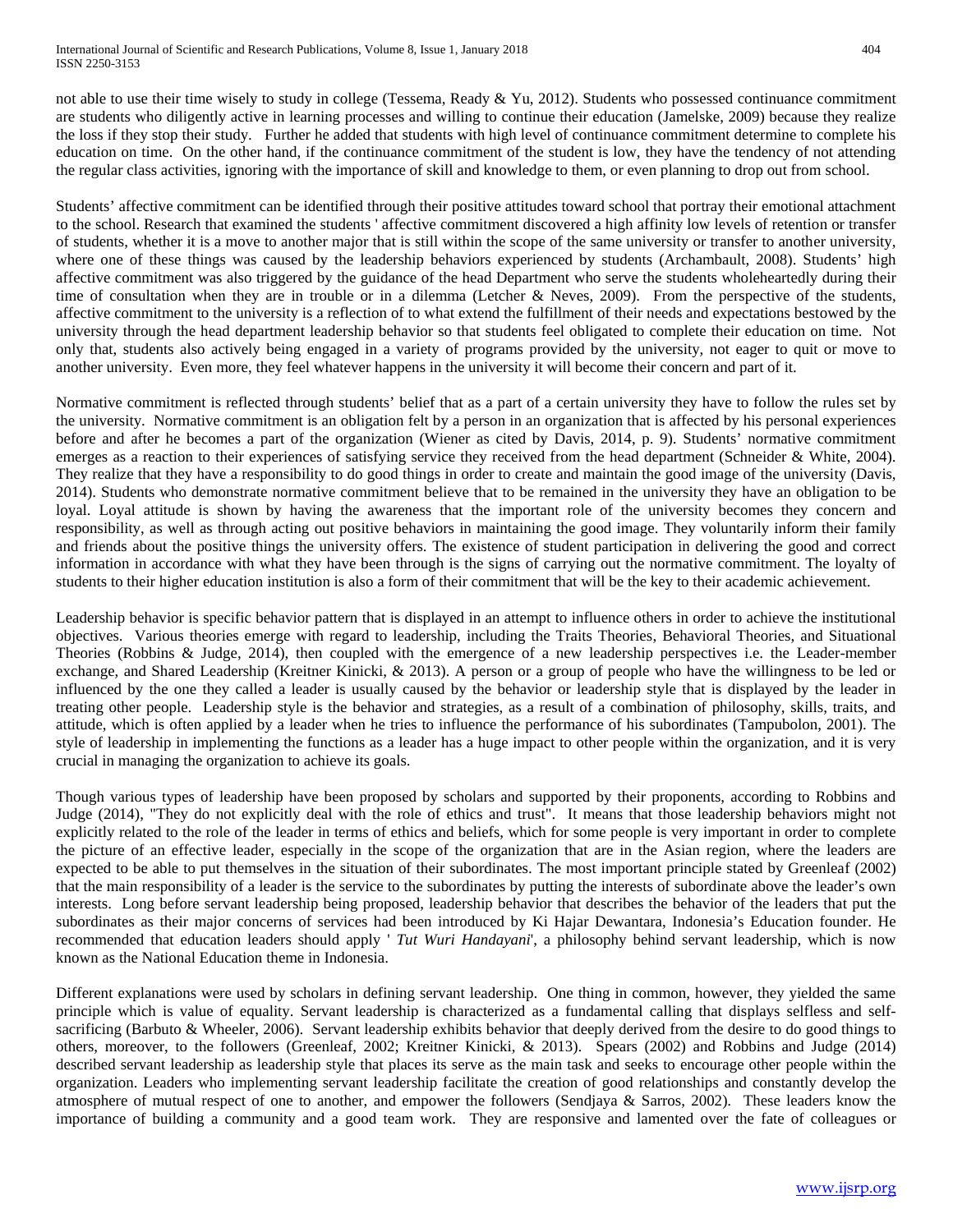subordinates. These behaviors exemplify servant leadership style which makes the followers or subordinates think and feel that they become the focus of their leaders' primary attention.

In order to investigate head department leadership behavior that was assumed as an antecedent of students' commitment, several instruments were constructed and developed. First was based on Wong and Page's (2003) study on servant leadership style who categorized it into four dimensions. First dimension is character-orientation which is represented by leader's wisdom. Second dimension is people-orientation which is represented by altruistic calling or leader's concern, and emotional healing or the restoration of emotions. The third dimension is task-orientation which is represented by organizational stewardship or the organizational supervision and persuasive mapping or convinced planning. And the fourth dimension is process-orientation which is represented by leader's service. Slightly differ from Wong and Page's, Barbutto and Wheeler (2006) also developed servant leadership dimensions based on Greenleaf's (2002) theory which was later known as: altruistic calling, emotional healing, wisdom, persuasive mapping, and organizational stewardship. Altruistic calling, emotional healing, and wisdom are head department's leadership behavior that specifies leader's people-orientation. On the other hand, persuasive mapping and organizational stewardship are head department's leadership behavior that stipulates leader's task-orientation.

Altruistic calling is described as a strong desire of the head department in making a positive difference in the lives of the students. When dealing with students, he serves and puts the interests of the students above himself. Even though he is busy with his administrative responsibilities, he will always work hard to meet the needs of the students. He allocates time dedicated to each student in accordance with the predetermined time and gives special attention to students that fosters an atmosphere of high concern on their academic goals (Holmes, 2004). He is a leader who is trying to understand and establish good communication with the students, as well as demonstrate a caring behavior, such as empathy and appreciation to students' achievements (Ford & Ford, 2009). Providing school environment conducive to the development of learning will indirectly make positive changes in the lives of the students.

Emotional healing is portrayed as the ability possessed by head department in enhancing students' self-confidence and restoring the spirit of students from failures, trauma or suffering they experienced. By doing so, head department helps the students to recover from their obstructions or misfortune they have. Head department helps the students in minimizing any conflicts that arise between the hope of academic achievement and the reality they have to face (McClellan, 2007), while at the same time he has to convince them about their potential. He must be able to encourage them to be independent and to have self-esteem so that no one will underestimate them. This is very important since social abuse or bullying from peers sometimes also happens in higher education. In addition, head department might assist the students in dealing with non-academic issues, such as family problems, financial difficulties, or interpersonal relationships with other students (Kuhn, Gordon, & Webbr, 2006). In this case, head department acts out his role as a parent to the students unconsciously.

Wisdom is represented as having a strong intuition to recognize the problems that might occur within the department that he leads, and predicting possible consequences that might happen as the results of his decisions. He is able to understand the situation and the implications of that situation (Barbuto & Wheeler, 2006), and using his awareness and concern in creating the good learning environment in order to assist the students to acquire and share knowledge (Crippen, 2005), and he is able to see the possible opportunities that might be used as the solutions in uncertain circumstances that sometimes happen within the department. Head department is consistent in equipping himself about information and understanding on how to maximize the human resources in the department in attempt to provide qualified services to the students and knowledgeable in the implementation of institution's policy and procedures which are essential in assisting and guiding the students to know what should be done to graduate on time (McClellan, 2007), but remain open to inputs as well as complains from the students.

Persuasive mapping is characterized as the skills owned by head department in persuading rather than imposing his own will on students. He is a representative of unselfish person, performing the act of sacrificing personal interest for the benefits of the students. He has the capability in teaching students to be responsible, and in viewing and mapping out the problems encountered during his leadership, and then conceptualizing the planning that has been set before for the possibility of the emergence of the final results for the department. Head department is able to predict what might happen in the future of the department and anticipatively use his intuition to create a strategic plan and to make the vision become a reality (Barbuto & Wheeler, 2006). Head department involves the students in the process of decision making and inspires them in making it happen through some actions. He uses his academic background and professional interest of students to create plans for student academic progress and achievement (McClellan, 2007). By doing so, students are inspired and motivated to do their best not only for themselves, but for the benefit of the department as well.

Organizational stewardship is illustrated as the extent to which the head department is able to prepare and involve the students in giving a positive contribution to the community through the outreach program. Head department becomes a role model in transferring his knowledge for community development (Paul, 2015). He has a sense of high social responsibility, regularly providing access to the students to participate in community development program held by the department as an opportunity for professional development in the future, in order to improve the overall growth and teach them to appreciate the importance of the development of the community. Head department unrelenting drives the students to participate in various activities both within and outside the campus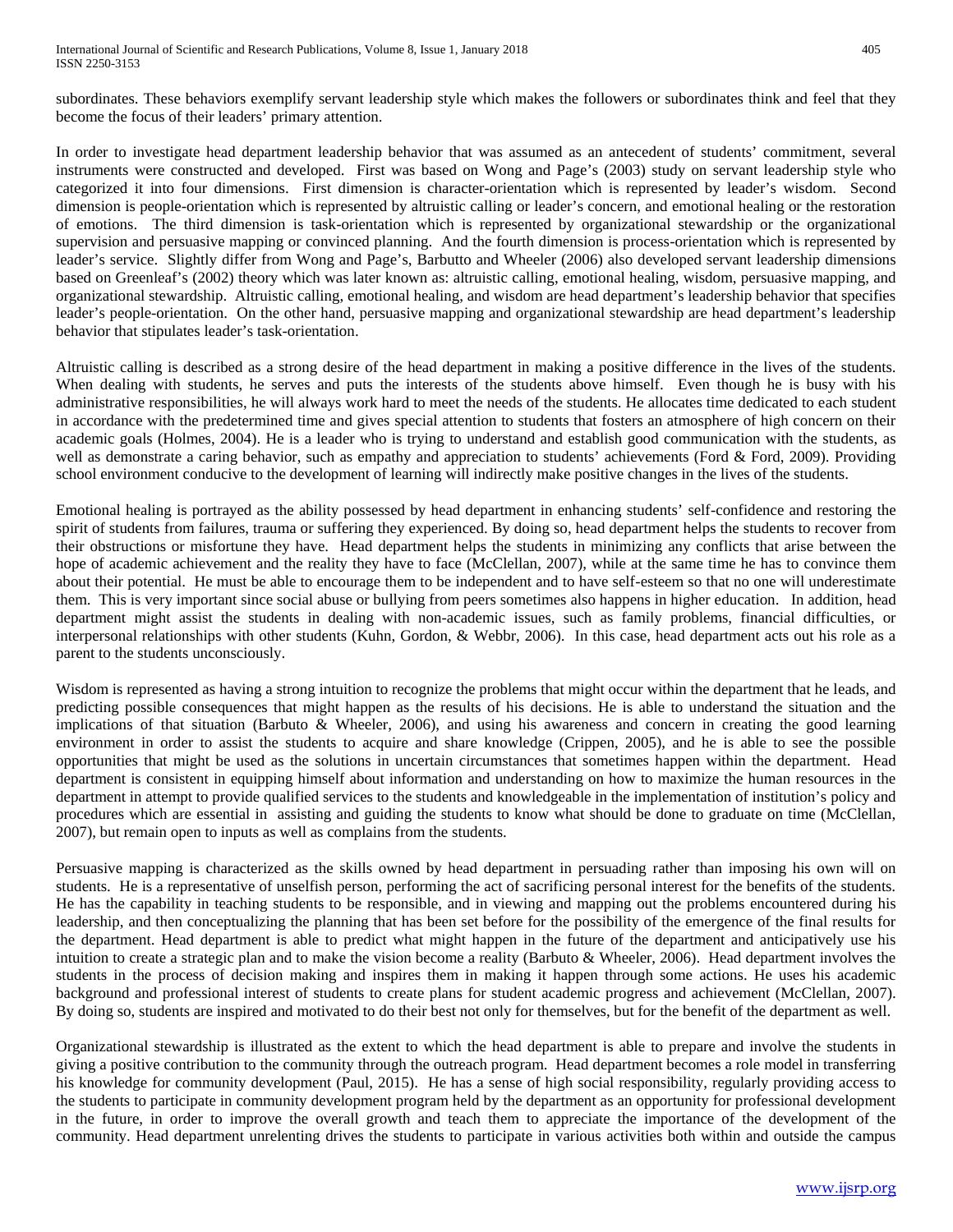that can develop their overall academic experience (Paul, 2015). Head department also plays a role in representing the academic and non-academic programs by involving the competent sources both from within and outside the campus, which is done regularly and its benefit can be felt by all students and the community.

#### III. RESEARCH METHOD

This quantitative study utilized the descriptive and simple regression analysis research design. Descriptive design was used to describe the extent or the level of each variable under study. In order to find out whether a significant effect exists between independent variables and dependent variable, simple regression analysis research design was used (Fraenkel & Wallen, 2003). This design determined the effect of independent variable, which was head department servant leadership, to students' commitment as the dependent variable of the study. The population of this study were students from three private universities in North Sulawesi, Indonesia. The respondents were freshmen, registered at the second semester, collegiate year of 2016-2017. Through convenience sampling method, questionnaires were collected from 225 students who were present at the time when the instrument was administered. From all 225 distributed questionnaires, 220 were returned and 212 were usable for analysis.

This study employed survey questionnaire. Two-part questionnaire was used to collect data needed in this study. The first part was a questionnaire based on Wheelar and Barbuto's (2006) theory of Servant Leadership which consisted of five dimensions named altruistic calling, emotional healing, wisdom, persuasive mapping, and organizational stewardship. The second part was based on Allen and Meyer's (2007) theory of students' commitment which categorized as continuance commitment, affective commitment, and normative commitment. A pilot study was conducted in order to gain the validity and reliability of this instrument. The result of the reliability test using the Cronbach ALPHA scale was .81, which was greater than the accepted coefficient, wherein  $\alpha$ = .70 (Fraenkel & Wallen, 2003). The respondents were asked to rate each statement using a five-point Likert scale as follows: 5 (Very agree); 4 (Agree); 3 (Neutral); 2 (Disagree); 1 (Very disagree). The respondents' responses were scaled and the overall mean score was interpreted using the following criteria:  $4.50 - 5.00$  Very High,  $3.50 - 4.49$  High,  $2.50 - 3.49$  Moderate,  $1.50 - 2.49$  Low, and 0.50 – 1.49 Very Low. The level of significant influence was interpreted at .05. The respondents were given ample time at their own convenience in completing the questionnaire.

The data was encoded and analysed by using the Statistical Package for Social Sciences (SPSS) version 23 to obtain the information essential for data analysis and interpretation. Different statistical treatments were used to analyse the data: 1). To answer research questions 1 and 2 on the level of head department's servant leadership and university students' commitment, the researcher used descriptive statistical analysis through the frequency, mean and standard deviation, 2) To analyse research question 3 in determining the effect of independent variable to dependent variable under study, the mean, standard deviation, and simple regression were used.

#### IV. FINDINGS AND DISCUSSIONS

#### *A. The level of Servant Leadership of Head Department in Terms of: Altruistic Calling, Emotional Healing, Wisdom, Persuasive Mapping, and Organizational Stewardship*

Table 1 shows the mean scores of each dimension of Servant Leadership practiced by the head department. Results indicated that the head department demonstrated high level of altruistic calling (M=4.11), emotional healing (M=4.16), wisdom (M=4.10), persuasive mapping (M=4.07), and organizational stewardship (M=02). All dimensions of head department leadership showed 'high' level of servant leadership. As an overall, Table 1 also shows the 'high' level  $(M = 4.09)$  of servant leadership performed by head department as perceived by the students.

|                            | N   | <b>Minimum</b> | <b>Maximum</b> | <b>Mean</b> | <b>Std. Deviation</b> |
|----------------------------|-----|----------------|----------------|-------------|-----------------------|
| Altruistic Calling         | 212 | 2              | 5              | 4.11        | .442                  |
| <b>Emotional Healing</b>   | 212 | 3              | 5              | 4.16        | .440                  |
| Wisdom                     | 212 | 3              | 5.             | 4.10        | .406                  |
| Persuasive Mapping         | 212 | 3              | 5              | 4.07        | .422                  |
| Organizational Stewardship | 212 | 3              | 5              | 4.02        | .424                  |
| Overall Mean               | 212 | 3              | 5              | 4.09        | .392                  |
| Valid N (listwise)         | 212 |                |                |             |                       |

Table 1: Mean score of head department servant leadership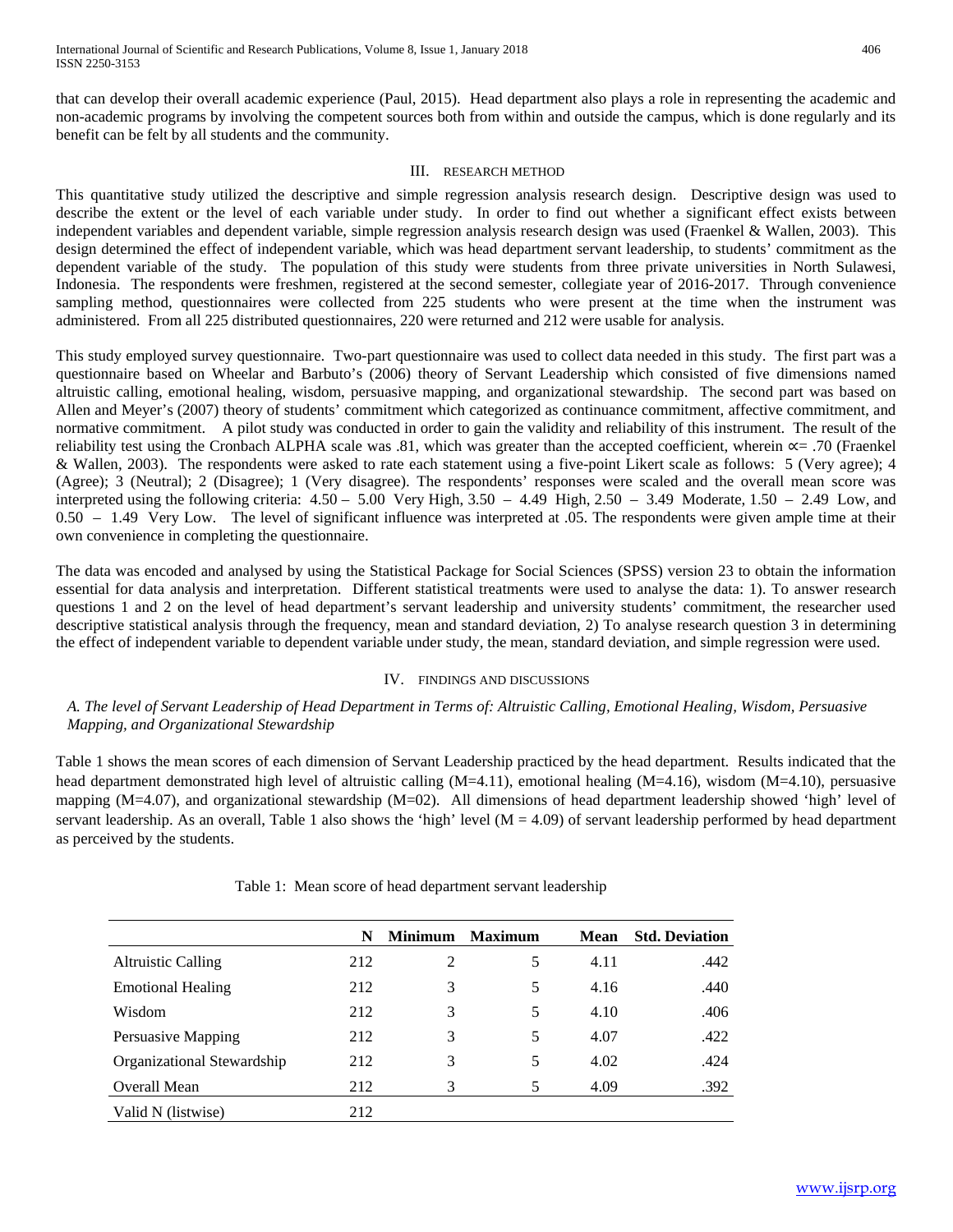The highest mean score on emotional healing indicated that in implementing servant leadership style head departments showed their willingness to listen to students with empathy and owned a heart to serve others. They really cared about the students and students felt welcome when they had to talk with the head department in sharing their problems or difficulties. They have also the enthusiasm to make personal sacrifices in their attempt to minister the students that is based on a strong sense of mission.

## *B. The Level of Students' Commitment in Terms of Their Continuance Commitment, Affective Commitment, and Normative Commitment*

As delineated in Table 2, the mean score of students' commitment in terms of their continuance commitment, affective commitment, and normative commitment were calculated as having different high level of commitment. Affective commitment received the highest mean score (M=4.17), while the other two constructs of students' commitment, continuance (M=4.12) and normative commitment (M=4.10), received lower mean score, respectively. In addition, Table 2 also shows that as an overall students' commitment to their university was 'high' ( $M = 4.14$ ). These results meant that students possessed high degree of commitments as a result of being engaged to the school and social environment. Students felt that they are a vital part of the university. Committed students admitted that they exercised 'go extra miles', and accomplished their school tasks with a degree of enthusiasm.

|                             | N   |                | Minimum Maximum | Mean | Std.             |
|-----------------------------|-----|----------------|-----------------|------|------------------|
|                             |     |                |                 |      | <b>Deviation</b> |
| Continuance Commitment      | 212 | 3              | 5               | 4.12 | .434             |
| <b>Affective Commitment</b> | 212 | 3              | .5              | 4.17 | .410             |
| Normative Commitment        | 212 | $\mathfrak{D}$ | 5.              | 4.10 | .538             |
| Overall                     | 212 | 3              | 5               | 4.14 | .419             |
| Valid N (listwise)          | 212 |                |                 |      |                  |

Table 2: The mean score of students' continuance commitment, affective commitment, and normative commitment

## *C. The Effect of Head Department Servant Leadership on Students' Commitment*

Table 3 shows the significant effect of head department servant leadership on students' commitment.

Table 3. The effect of head department servant leadership to students' commitment

| Model                                                                   | R                 | <b>R</b> Square |        | <b>Adjusted R</b><br><b>Square</b> | <b>Std. Error of the Estimate</b> |        |      |  |
|-------------------------------------------------------------------------|-------------------|-----------------|--------|------------------------------------|-----------------------------------|--------|------|--|
|                                                                         | .831 <sup>a</sup> | .691            |        | .690                               |                                   | 10.499 |      |  |
| a. Predictors: (Constant), Head Department's Servant Leadership overall |                   |                 |        |                                    |                                   |        |      |  |
| Coefficients <sup>a</sup>                                               |                   |                 |        |                                    |                                   |        |      |  |
|                                                                         |                   |                 |        | <b>Unstandardized</b>              | <b>Standardized</b>               |        |      |  |
|                                                                         |                   |                 |        | <b>Coefficients</b>                | <b>Coefficients</b>               |        |      |  |
| Model                                                                   |                   |                 | Std.   |                                    | t                                 | Sig.   |      |  |
|                                                                         |                   |                 | B      | Error                              | <b>Beta</b>                       |        |      |  |
| (Constant)                                                              |                   |                 | 22.579 | 7.576                              |                                   | 2.980  | .003 |  |
| Head Department' Servant                                                |                   |                 | .645   | .030                               | .831                              | 21.682 | .000 |  |
| Leadership overall                                                      |                   |                 |        |                                    |                                   |        |      |  |

a. Dependent Variable: Students' commitment overall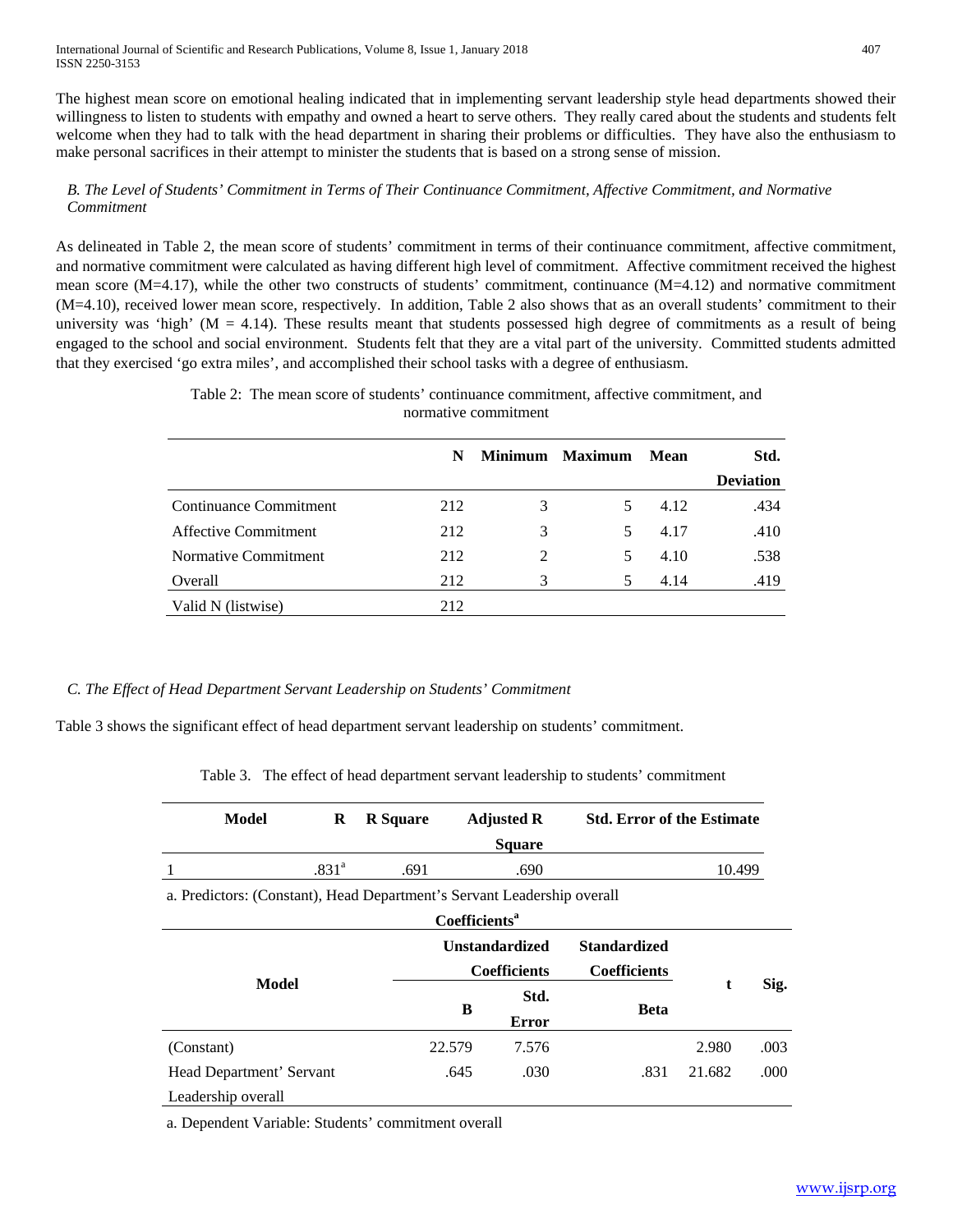As hypothesized, the study revealed that head department's servant leadership has a significant effect on students' commitment (*r* = .831,  $p = 0.00 < 0.05$ ). Therefore, on the basis of the results the null hypothesis which claims that there is no significant effect of head department servant leadership on students' commitment is rejected. The effect was in a positive direction, indicating that head department who possessed and practiced wisdom, altruistic calling, empathy, persuasive mapping, and organizational stewardship through his services influenced students' decision whether to stay or to leave. The strength of the influence was .831 which means that head department's servant leadership gave 83% contribution to student's commitment, while the other 17% was influenced by another variables that were not investigated in this study. The findings of this study indicated that the students perceived their head of department level of servant leadership was high. This finding is in line with some studies that revealed servant leadership is manifested through characteristics of leader who places the students' needs above his own needs (McClellan, 2007), provides an open and caring school atmosphere conducive to their learning that enables them to grow and develop their knowledge and skills, similar to the leadership behavior that was applied by head departments in private universities in North Sulawesi, Indonesia. This finding also implies that head departments have the willingness to allocate appropriate time for each student's appointment and give the students their attention to foster a caring environment. He also shows his enthusiasm in helping the students to recover from the trauma or difficulties they faced by providing assistance to provide emotional healings, and show his empathy and sympathy on student's misfortune. Moreover, head department is aware of the school environment and tries to search whatever campus sources have which can be used to educate the community through community service programs and enable the students to have the access to involve in that programs (Paul et al., 2012). Factors that seem worthless, nevertheless, provide significant effects on students' commitment to the university.

Maintaining a strong commitment to the organization is important to the organization itself since the loss of commitment will result in failure; the same thing also applied to any success of a university (McNally & Irving, 2010). The factor that influences the problems mentioned above is allegedly due to the lack of supports and services from institutions which meet the expectations of the students either through leadership style of the leaders in the respective study program, or other services which do not meet the expectations of the student that yield unsatisfactory and have an impact such as the low level of student commitment. That commitment occurs through active participation of students in lectures, social activities on campus, and through interaction with various parties in the campus environment. Thus, the commitment of the students as members of school organization is closely related to their feelings and trust to their university. Indicating the factors that may affect or alter the institutional commitment of the students will give an understanding of the various interventions that can enhance their commitment. Therefore, leadership that practice unselfishness should be applied by the head departments that aims to develop and maintain student commitment.

## V. CONCLUSION

Based on the results of the study, it can be concluded that:

- As an overall, head departments of private universities in North Sulawesi in Indonesia exhibited high level of servant leadership as perceived by the students. This means that in leading and guiding the students, head departments put into practice the elements which represent the calling to serve others, the healing towards one's emotional problems, the wisdom, the influential actions through persuasive mapping, and the capability of embracing others in actuating organizational stewardship.
- Students who were registered at three different private universities in North Sulawesi in Indonesia have high level of commitment to their university. This means that students in these three private universities have committed to complete their study on time, had no intention to move or transfer to another university, and designated to be loyal to the university.
- There was a significant effect on students' commitment which was caused by the head department's servant leadership. This means that head department implemented servant leadership in dealing with the students. Students felt more likely to be committed to the university because they experienced the help and support from the head department.
- The results of this study are consistent with the theory that proclaims subordinates will be committed to an organization when they are led by the leader who provides consideration, useful influence, and professional support in a nonthreatening manner.

#### VI. SUGGESTIONS

In maintaining and developing students' commitment to the university it is suggested that:

Head Departments in private universities in North Sulawesi, Indonesia need to implement servant leadership in order to foster students' commitment to the university. Private university, as forefront of delivering academic services in higher education, should promote its teacher who has the quality of a servant leader to be the head department. University students might preserve greater commitment if head department demonstrate such behavior.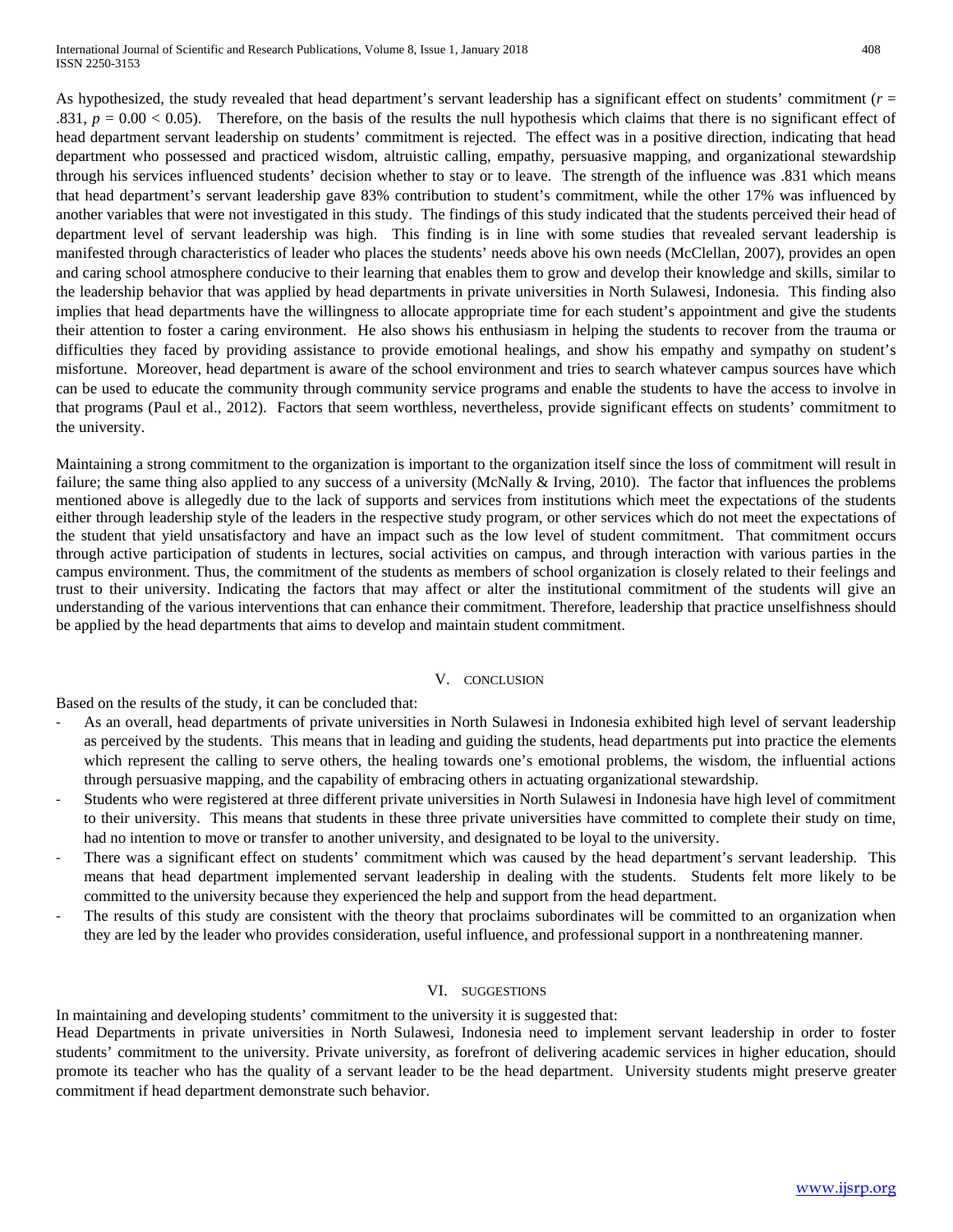University Students should build up their commitment to the university by being engage actively on the learning processes and to the various programs facilitated by the university, and to optimize the access or other services which have been provided that might prevent them from the tendency of having low commitment to the university.

The findings of this study in general contribute to the leadership literature by determining the extent to which servant leadership style of private university head departments influenced students' commitment to their university. However, further research is needed that includes more variables related to students' commitment and servant leadership.

#### **REFERENCES**

- [1] Allen, J. N. & Meyer, J. P. (1991). "A three component conceptualization of organizational commitment", *Human Resources Management Review*, Vol. 1, No. 1, pp. 61-89
- [2] archambault, l. z. (2008). "Measuring service performance, student satisfaction and its impact on student retention in private, post-secondary institutions, Mount Ida College," Originally published in the Proceedings of the EDU-COM 2008 International Conference. Sustainability in Higher Education: Directions for Change, Edith Cowan University, Perth Western Australia, 19-21 November 2008. This Conference Proceeding is posted at Research Online. <http://ro.ecu.edu.au/ceducom/2>
- [3] Barbuto, J.E., & Wheeler, D.W. (2006). "Scale development and construct clarification of Servant Leadership [Electronic Version]," *Group and Organization Management*, 31, 300- 326.
- [4] Crippen, C. (2005). "Servant leadership as an effective model for educational leadership and management: First to serve then to lead", *Management in Education*, 18(5),11–16.
- [5] Davidson, W. B., Beck, H. P., & Milligan, M. (2009). "The College Persistence Questionnaire: Development and validation of an instrument that predicts student attrition," *Journal of College Student Development*, 50(4), 373-390. doi:10.1353/csd.0.0079
- [6] Davis, Brittany. (2014). *University Commitment: Test of a Three-Component Model*. Theses, Dissertations, and Other Capstone Projects.Paper 342. Minnesota State University, Mankato Cornerstone: A Collection of Scholarly and Creative Works for Minnesota State University, Mankato
- [7] DeShields Jr, O. W., Kara, A., & Kaynak, E. (2005). "Determinants of business student satisfaction and retention in higher education: Applying Herzberg's twofactor theory," International Journal of Educational Management, 19(2), 128-139.
- [8] Ford, J., & Ford, S. S. (2009). "A caring attitude and academic advising," *NACADA Journal*, 9(2), 43–48.
- [9] Fraenkel, J.R. & Wallen, N.E. (1993). *How to Design and Evaluate Research in Education.* New York: McGrow-Hill, Inc.
- [10] George, J. M. & Jones, G. R. (2005). *Understanding and managing organizational behavior.* Fourth Editorial Upper Saddle River, New Jersey: Pearson Education, Inc.
- [11] Greenleaf, R. K. (2002). *Servant- leadership: A journey into the nature of legitimate power and greatness.* (L.C. Spears, Ed.) (25th Anniversary Edition). New York: Paulist Press.
- [12] Holmes, C. E. (2004). "Handle with care: The significance of caring in academic advising," (Unpublished doctoral dissertation). The University of Texas, Austin. https://repositories.lib.utexas.edu/handle/2152/1484,
- [13] Jamelske, E. (2009). "Measuring the impact of a university first-year experience program on student GPA and retention", *Higher Education,* 57(3): 373-391.
- [14] Kreitner, Robert & Angelo Kinicki. (2013). *Organizational behavior*. New York: The McGraw-Hill Companies, Inc.
- [15] Kuhn, T., Gordon, V. N., & Webber, J. (2006). "The advising and counseling continuum: Triggers for referrals", *NACADA Journal*, 26(1), 24–31.
- [16] Kuncoro, E. A. (2008). *Manajemen Corporate dan Strategi Pemasaran Jasa Pendidikan*. Bandung: Alfabeta.
- [17] Lather, A. S., Khatri, P. & Shilpa Jain. (2015). "Students Commitment to Attend Classes in Management Higher Education: A Comparative Study of Working Executives and Non Working Students Pursuing Full Time Post Graduate Management Programme," *Global Journal of Educational Studies*, ISSN 2377-3936 2015, Vol. 1, No. 1, URL: http://dx.doi.org/10.5296/ gjes.v1i1.7.
- [18] Letcher, D. & Neves, J. (2010). "Determinants of undergraduate business student satisfaction", *Research in Higher Education Journal.* The College of New Jersey, pp. 1-26.
- [19] Marks, H. M., & Printy, S. M. (2003). "Principal leadership and school performance: An integration of transformational and instructional Leadership", *Educational Administration Quarterly*, 39(3), 370-379.
- [20] Meyer, J. P., & Herscovitch, L. (2001). "Commitment in the workplace toward a general model", *Human Resource Management Review,* 11, 299-326, 2001.
- [21] McClellan, J. L. (2007). " The advisor as servant: The theoretical and philosophical relevance of servant leadership to academic advising", *NACADA Journal*, 27(2), 41-49.
- [22] Paul, W. K. (2015). "Advising as Servant Leadership: Investigating student satisfaction", *NACADA Journal,* 35(2).
- [23] Radford, A. W., Berkner, L., Wheeless, S. C., & Shepherd, B. (2010). "Persistence and attainment of 2003-04 Beginning postsecondary students: After six years", (NCES 2011-151). Washington, DC: U. S. Department of Education.. Retrieved from National Center for Education Statistics website: http:// nces.ed.gov/pubsearch.
- [24] Robbins, S. P & Judge, T. A. (2007). *Organizational behavior*. Twelfth Edition. RiverNew Jersey : Pearson Education International.
- [25] Schneider, Benjamin & Susan S. White. (2004). *Service quality*. USA: Sage Publication, Inc. pps. 53, 105, 119
- [26] Sendjaya, SS., & Sarros, J. C. (2002). "Servant leadership: Its origin, development, and application in organizations", *Journal of Leadership and Organization Studies*, 9, 47–64.
- [27] Spears, L.C. (2002). *On character and servant leadership: Ten characteristics of effective, caring leaders*. Retrieved from: http://www.greenleaf.org/leadership/ read- about-it/Servant- Leadership-Articles- Book-Reviews.html.
- [28] Strom, Renee E. & Savage, Matthew W. (2014). *Assessing the Relationships Between Perceived Support From Close Others, Goal Commitment, and Persistence Decisions at the College Level.*Communication Faculty Publications.Paper 4. [http://uknowledge.uky.edu/comm\\_facpub/4.](http://uknowledge.uky.edu/comm_facpub/4)
- [29] Tampubolon, Daulat. P. (2001). *Perguruan tinggi bermutu: Paradigma baru manajemen pendidkan tinggi menghadapi tantangan abad ke-21.* Jakarta: Gramedia Pustaka Utama.
- [30] Tessema, M. T., Ready, K. & Yu, Wei-Choun. (2012). "Factors affecting college students' satisfaction with major curriculum: Evidence from nine years of data", *International Journal of Humanities and Social Science Vol. 2* No. 2 [Special Issue – January 2012].
- [31] Tinto, V. (1993). *Leaving college: Rethinking the causes and cures of student attrition* (2nd ed.). Chicago: University of Chicago Press.